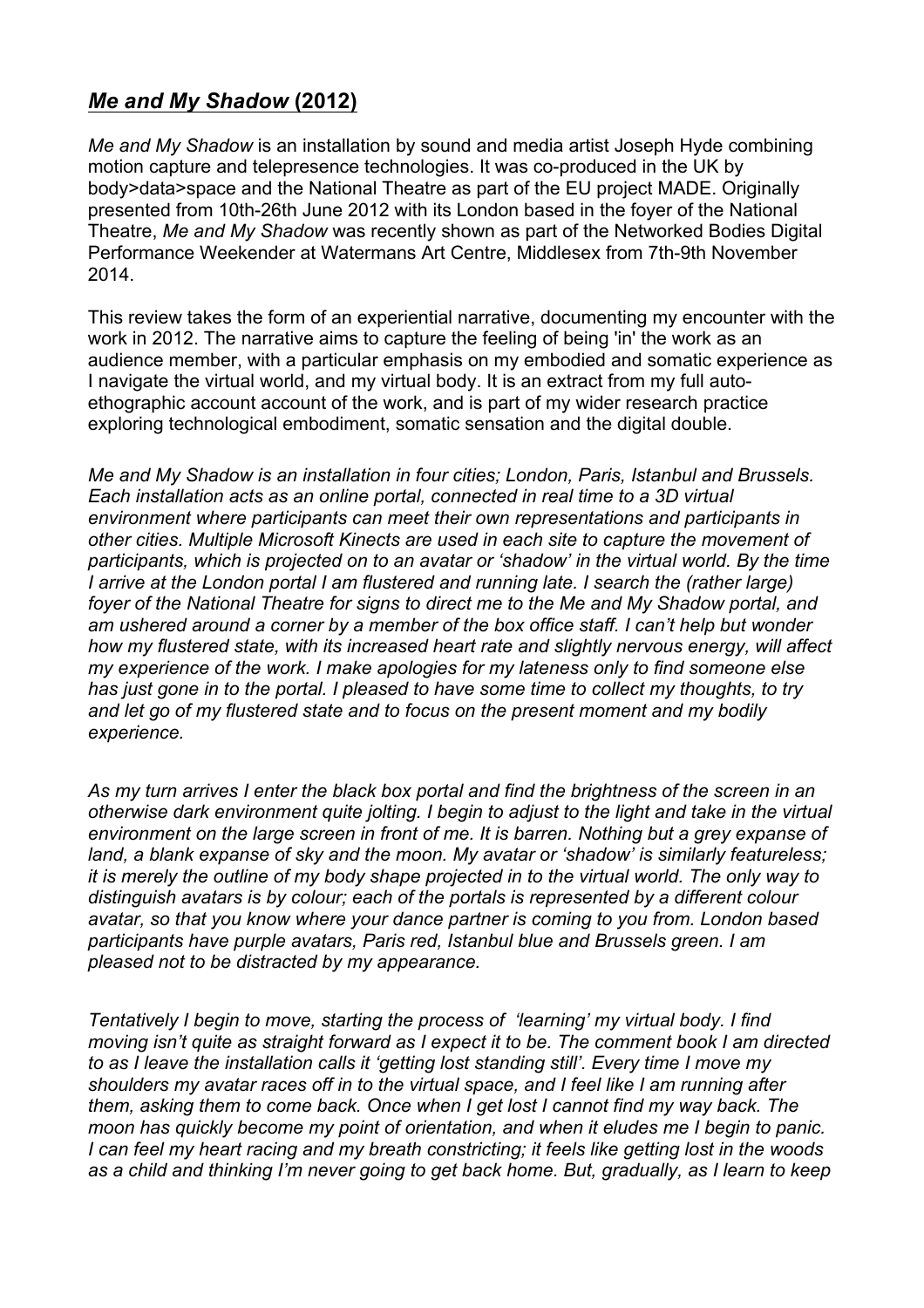my shoulders still I find my way back, and when I see the moon again I reach up to it, *relieved.*

*As I move the space fills up with figures. They are not pulsing like I am, because they are the shadows of those who have danced here before me. When we dance in the virtual space, our shadows are left behind. I try to reach out to them, to touch them, to hug them, but they disappear as soon as I move towards them. When I move away from them, they reappear. Like ghosts, they are intangible echoes of the past. After a while I find myself actively searching for someone from Paris, Istanbul or Brussels. I keep thinking I can see the pulse of another person, and embark on excitedly trying to find them.The shadows of previous participants over time make me feel less alone - but I want someone to dance with. Then I'm told by the steward that there is someone from Istanbul under the moon and they've been waving at me. My heart leaps at the thought of not being alone in the* virtual world. I wave at them. They wave back at me. I smile. But they are so far back in *the space and I have to figure out how to get there. This requires keeping my shoulders perfectly still whilst trying to walk forwards. So often I mess it up, move my shoulders slightly and they disappear as my avatar races off in the opposite direction. As soon as we get close together, I reach out to them and our images overlap and dissolve – my dance partner has disappeared. It is bittersweet. I found them, but as soon as I found them they were gone.*

*My avatar doesn't move in disjointed steps as I do, but glides through the virtual world,* aided by the fact that the bottom half of my legs aren't picked up by the Kinect. It's a bit *like skiing; I feel like I'm gliding due to the smoothness of the movement. I soon become engrossed in the correspondence between how my movement feels, and how it looks. As a dancer I frequently use a mirror as a means to correlate kinaesthetic and visual information about my movement. The use of the mirror in this context is as a corrective tool, to confirm that my kinaesthetic and proprioceptive perceptions of my bodily position and movement are accurate. Working as a dancer for film and projection, I am also used to seeing myself dancing on film, a process that facilitates the judging of technical flaws in my movement. The relationship I have to seeing the movement of my avatar is somewhat different, because it doesn't have my face, or distinct bodily features. Without being able to focus on my bodily features and the technical accuracy of movement, I begin to see the* quality of my movement more clearly than I ever do in a mirror. I am struck by its fluidity. *For the first time the visual image of my movement seems to correlate to the feeling of moving when I am improvising. I being to play with maintaining a visual and kinaesthetic sense of fluidity in my movement whilst increasing its swiftness. I am no longer lamenting the absence of a remote partner to dance with, because I am engrossed in a dialogue with my own movement.*